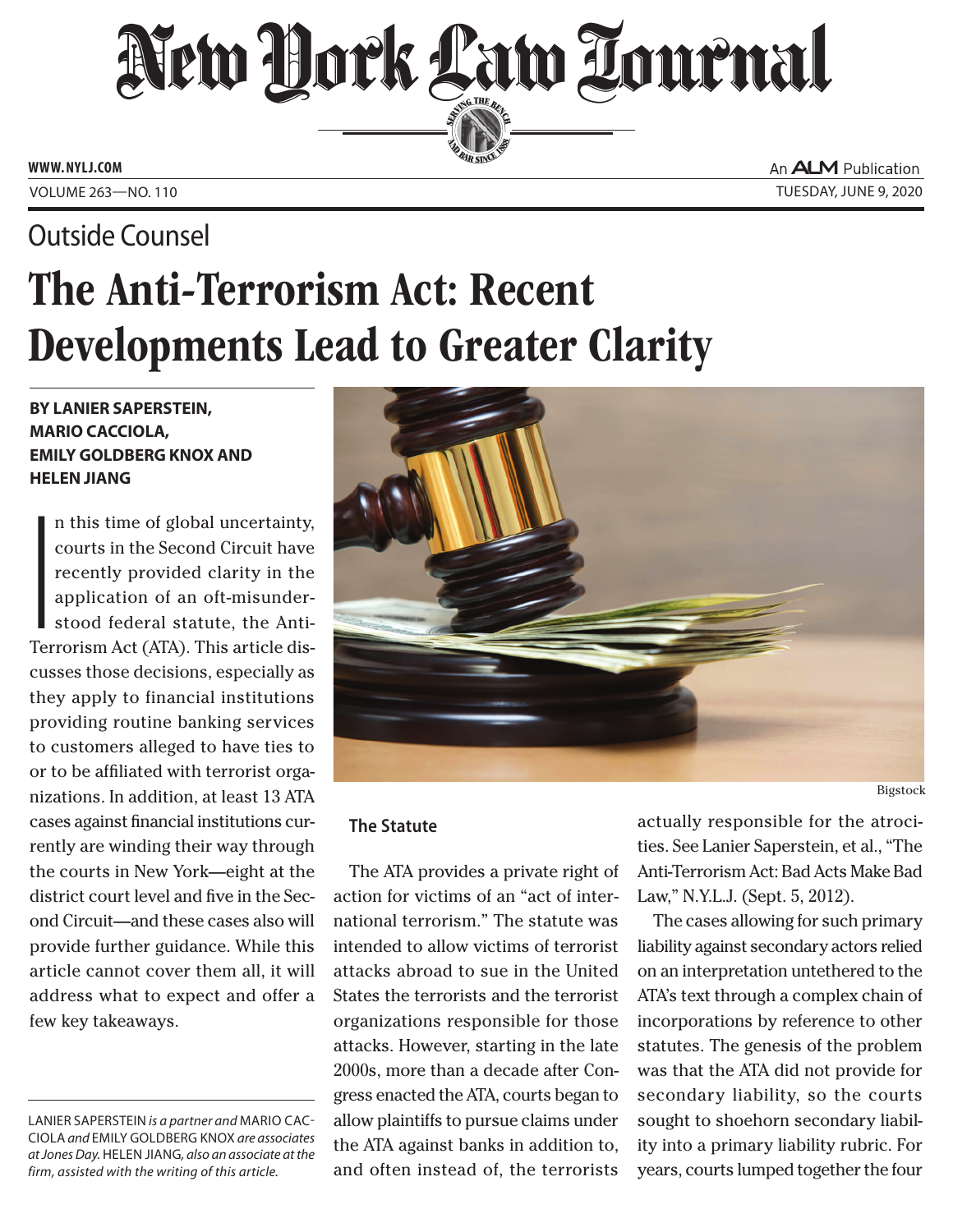distinct statutory elements of an "act of international terrorism"—an activity that (1) involves a violent or dangerous act to human life; (2) violates or would violate the criminal laws of the United States or any of the states; (3) with terroristic intent; and (4) occurs primarily outside the United States into a legal primordial soup. Courts conflated the first, second and third elements, finding that the first element was met by a plaintiff alleging a violation of the U.S. criminal laws without regard to whether the secondary actor, typically a bank, had itself engaged in a violent or dangerous act or had the requisite terrorist intent. It was like a jurisprudential game of telephone, where the resulting case law bore little resemblance to the statutory inputs.

Things began to change in 2016 when Congress passed the Justice Against Sponsors of Terrorism Act (JASTA). See Lanier Saperstein, et al., "The ATA: Some Sense Brought Back Into the Mix," N.Y.L.J. (April 17, 2018). JASTA amended the ATA to create two secondary liability causes of actions: aiding and abetting, and conspiracy. That meant litigants no longer needed to use a primary liability framework to allege claims against secondary actors.

Two years later, the Second Circuit in *Linde v. Arab Bank*, 882 F.3d 314, 326 (2d Cir. 2018) held that a plaintiff must allege each of the statutory elements of an "act of international terrorism" to state a claim for primary liability under the ATA. In other words, the Second Circuit told lower courts to no longer conflate the statutory elements and instead to assess whether a litigant had alleged facts with respect to each element to establish primary liability under the ATA, including that the act was violent or dangerous to human life and was done with terroristic intent. Similarly, *Linde* held that, under JASTA, aiding and abetting an act of international terrorism requires "more than the provision of material support to a designated terrorist organization." Id. at 329. Instead, it requires the secondary actor to be "aware" that

Even though JASTA and 'Linde' brought structure back into the analysis, courts continued to grapple with the application of the ATA to financial institutions that provide routine banking services to customers that purportedly have ties to terrorist organizations. Recent decisions have provided more guidance.

by assisting the principal, it is itself assuming a "role" in terrorist activities, and that the secondary actor knowingly provides substantial assistance to the primary perpetrator.

#### **'Siegel' and Its Progeny**

Even though JASTA and *Linde*  brought structure back into the analysis, courts continued to grapple with the application of the ATA to financial institutions that provide routine banking services to customers that purportedly have ties to terrorist organizations. Recent decisions have provided more guidance.

In *Siegel v. HSBC North America Holdings*, 933 F.3d 217 (2d Cir. 2019), the Second Circuit addressed the scope of secondary liability under JASTA.

The court found that the aiding-andabetting claim, based on HSBC's alleged provision of financial services to a Saudi bank alleged to have links to al-Qaeda in Iraq and other terrorist organizations, failed to state a claim. The Second Circuit clarified that allegations that a bank was aware of a customer's purported links to terrorist organizations alone did not support the conclusion that the bank knowingly played a role in the terrorist activities. The court also rejected the notion that a bank's alleged provision of "hundreds of millions of dollars" to a customer with purportedly known links to a terrorist organization satisfied the substantial assistance element of an aiding-andabetting claim. In particular, the court noted the absence of allegations that the customer transferred any of those funds to the terrorist organization or that the bank knew or intended the organization to receive the funds.

Following *Siegel*, a number of district courts dismissed secondary liability claims against financial institutions. For example, in *Freeman v. HSBC Holdings PLC*, 413 F. Supp. 3d 67 (E.D.N.Y. 2019), the court rejected the magistrate judge's nearly 100-page pre-*Siegel* report and recommendation and found that plaintiffs had failed to state a conspiracy claim under JASTA. The *Freeman* plaintiffs alleged that the defendants had engaged in a conspiracy to evade U.S. sanctions on Iran, conducted illicit trade-finance transactions, concealed the involvement of Iranian agents in financial payments to and from U.S. dollar-denominated accounts, and facilitated Iran's provision of material support to terrorist activities and organizations such